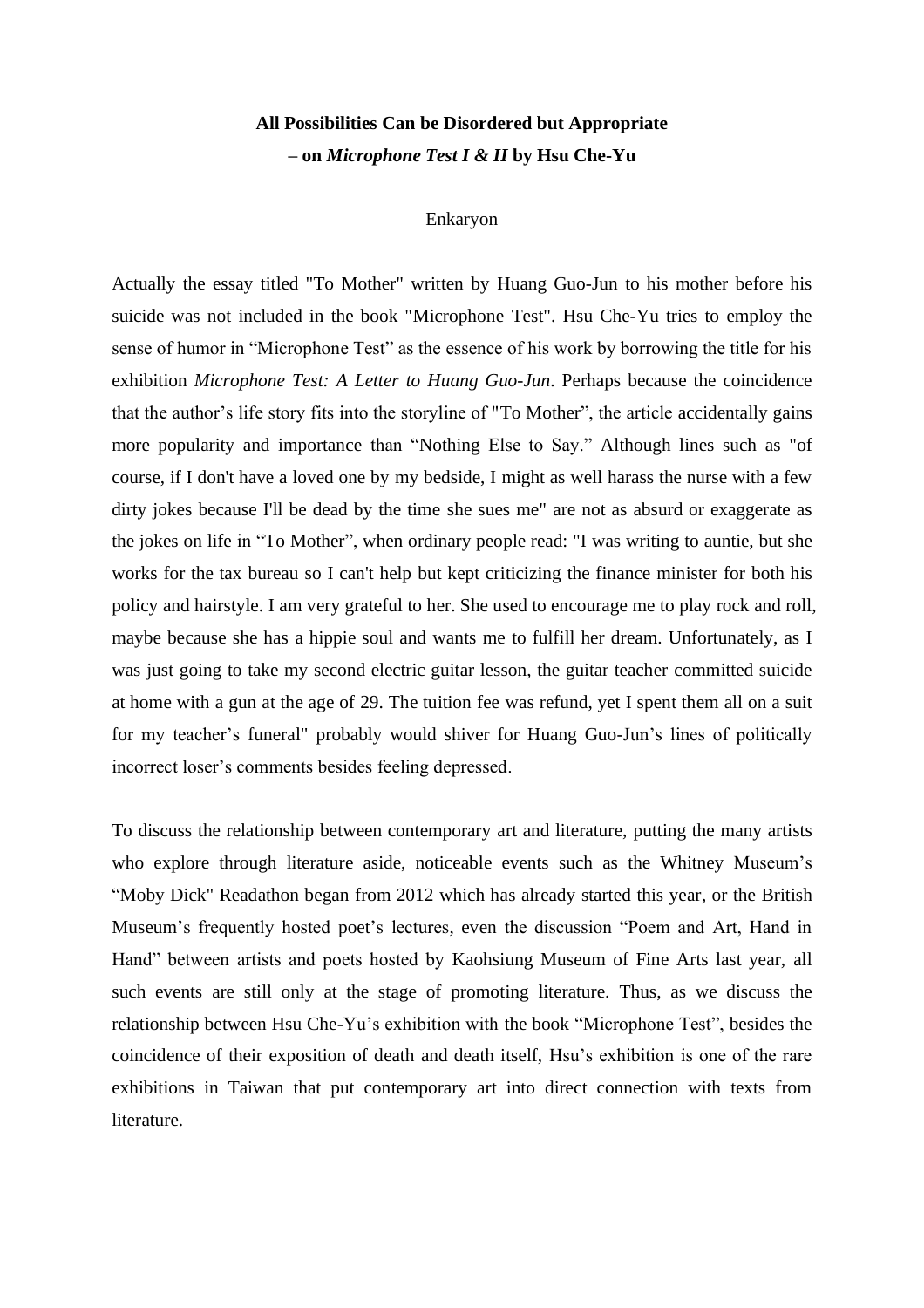If we say Hsu Che-Yu's *Microphone Test* and *Microphone Test II* discuss about death, I would rather say Hsu's works in these two remote exhibitions discussed the sharing of the (non-) presence of language through these unnatural deaths. As Emmanuel Lévinas said: "Death is the end of what makes the thinkable thinkable, and it is in this sense that it is unthinkable…… The problem of death is incomprehensible when it concerns man not as a being subject to annihilation but as the very comprehension of being. This end finds no model in intelligibility. "1(DMT, 90- 91) Thus, the irreplaceable relationship between style and writer, argument and speaker become clear when "Microphone Test" takes the literal text of "To Mother" as a complete prophecy, and also when death in all kinds and offset are spoken out by speakers who are not supposed to speak so. Maybe we can say the prophetic attribute of "To Mother", Yuan Che-Shen's "sending off" on the phone in *Microphone Test: Farewell*, or Hsu's Mother associating deaths on news with Hsu's grandfather's suicide all seem like are based on a sense of mourning, yet any magic of these words are coming from a paradox with non-sharing death experience but seemingly sharing mourning according to language structure.

The phenomenon, that languages are identical yet the experiences are various, sounds like nonsense. However, from Hsu Che-Yu's reveal of Yuan Zhi-Jie in the whole art project to Hsu's investigation into his grandfather's suicide by drinking pesticide, it starts to show a representation of ethics in language. Or, why is Hsu Che-Yu eligible to restate his grandfather's death? What is shown here first is the conflict between the "authority" of language when discussing death and the "authenticity" of the event; then, there is the contradiction between sharing language and the idiographic quality of death; third is the gap between the non-physical quality of memory and other's experience. Hsu Che-Yu's *Microphone Test* revealed the impossibility of experience intervention by language or even sets of videos and images. But what also should be noted is that such impossibility is often the operation mechanism of various art categories.

In the form of Hsu's video works, *Microphone Test* expressed a contradiction between the testimony of foregoing discussion and the events through Chen Wan-Yin's dictation of Yuan Zhi-Jie, Chen Liang-Hui and Lo Tien-Yu, telling a testimony of his family history. In terms

<sup>1</sup> Emmanuel Lévinas(1993), Dieu, la mort et le temps, Paris, Grasset. God, Death, and Time. Translated by Bettina Bergo, Stanford: Stanford University Press, 2000.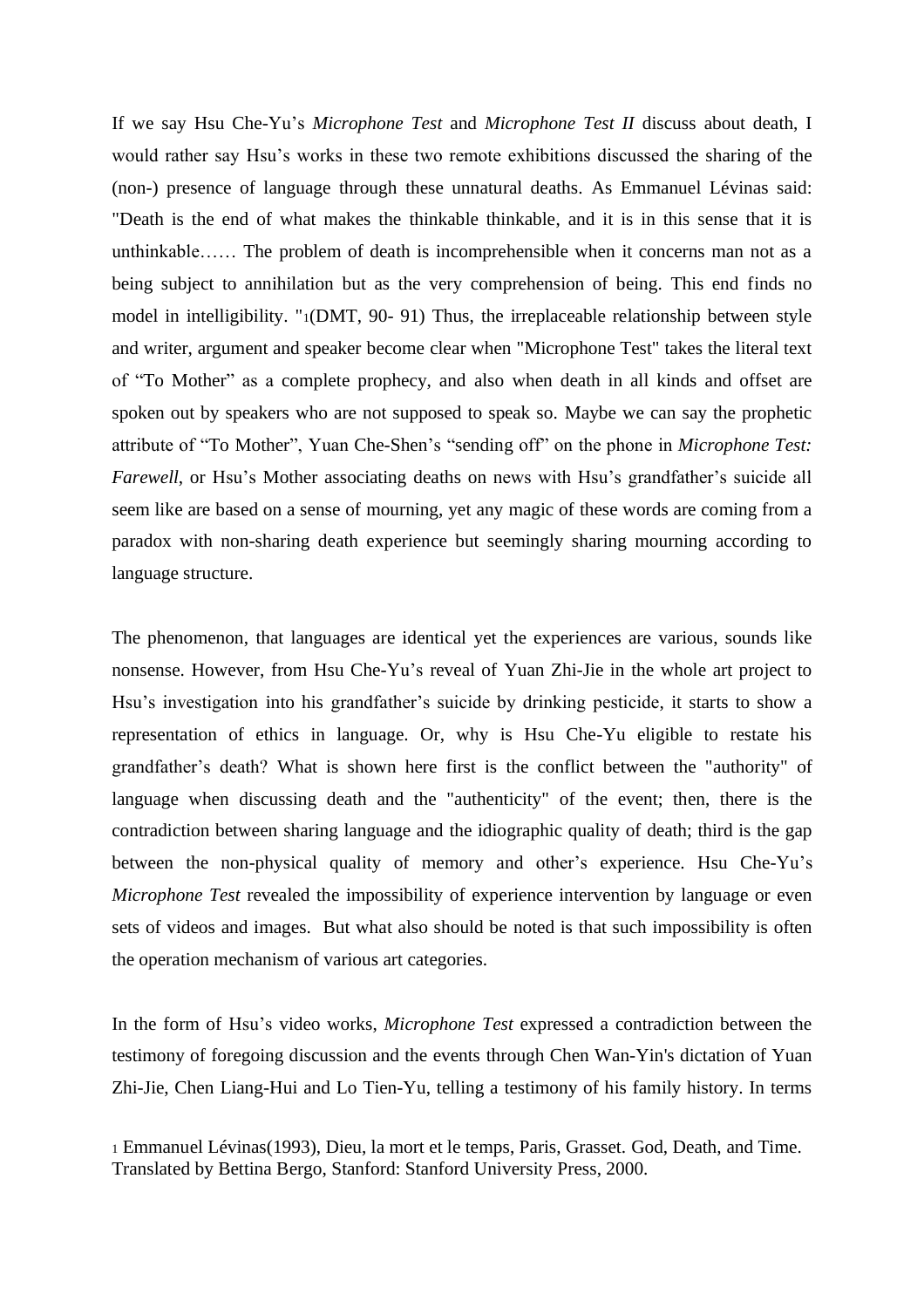of style, Hsu often replaces the real figures with animated characters using simple line drawings.

Lin Yi-Siou once mentioned the concept of "the phantom of the monetary body" in "The Reveal of The Anonym - Production and Dismantling of Schematic Diagram," which inspires us to discuss problems from cultural consumption to video simulation with not only Jean Baudrillard's theory. Further taking *Microphone Test: A Letter to Huang Guo-Jun* for instance, we would question the video technology which gradually formed a themed and discussable video language through the past century. Christian Metz's book "The Imaginary Signifier: Psychoanalysis and the Cinema" on film semiotics, Mieke Bal's "Narratology" or Gérard Genette in "Metonymy", taking film as an example, video images being symbolized is more than common in contemporary times. As the painterly nature of the video gradually fades away, we may confront *Microphone Test* more directly: According to Jean-Paul Sartre, has video become a non-sensory art like literal language? Or is the narrative of video art in recent years is possibly having a complete shift towards a more profound focus on video language in the social perceive structure? And can we take Chen Liang-Hui's real figure appearing in the space or Hsu's real face in the mirror in *A Letter to Huang Guo-Jun* as a resistance of the painterly nature of video image itself?

At the same time, as he claims himself as an artist, Hsu's thoughts on rape cases, unnatural deaths, audio archives descripting grandfather's funereal and the reproduction of the portrait from the ancestral hall in *Microphone Test II: A Letter from Mother* are all elements that not only questioned reality and its disability, but also led Hsu Che-Yu's work, form his animated characters to the application of News materials and even his video forms, to a fusion of fictionality between genres from a literal perspective. It is such perceptual structure that ignited the literary debate over the authenticity of prose last year. To be honest, any genre has its own internal operation mechanism. Literature and news, fictional images and social documentaries all maintain their internal stylistic autonomy by maintaining their own distances from reality. Yet it is a paradox that is socially discredited in Taiwan. *Microphone Test: A Letter to Huang Guo-Jun* is a real example of such condition. To state it more bluntly, I would say with a stranger relaying, adding more details and artist animated simulations reproducing the site, the work is not in between reality and memory; it is only a story that a third person relayed: it is News when it borrows News language; it is art when it is presented in the form of video work.